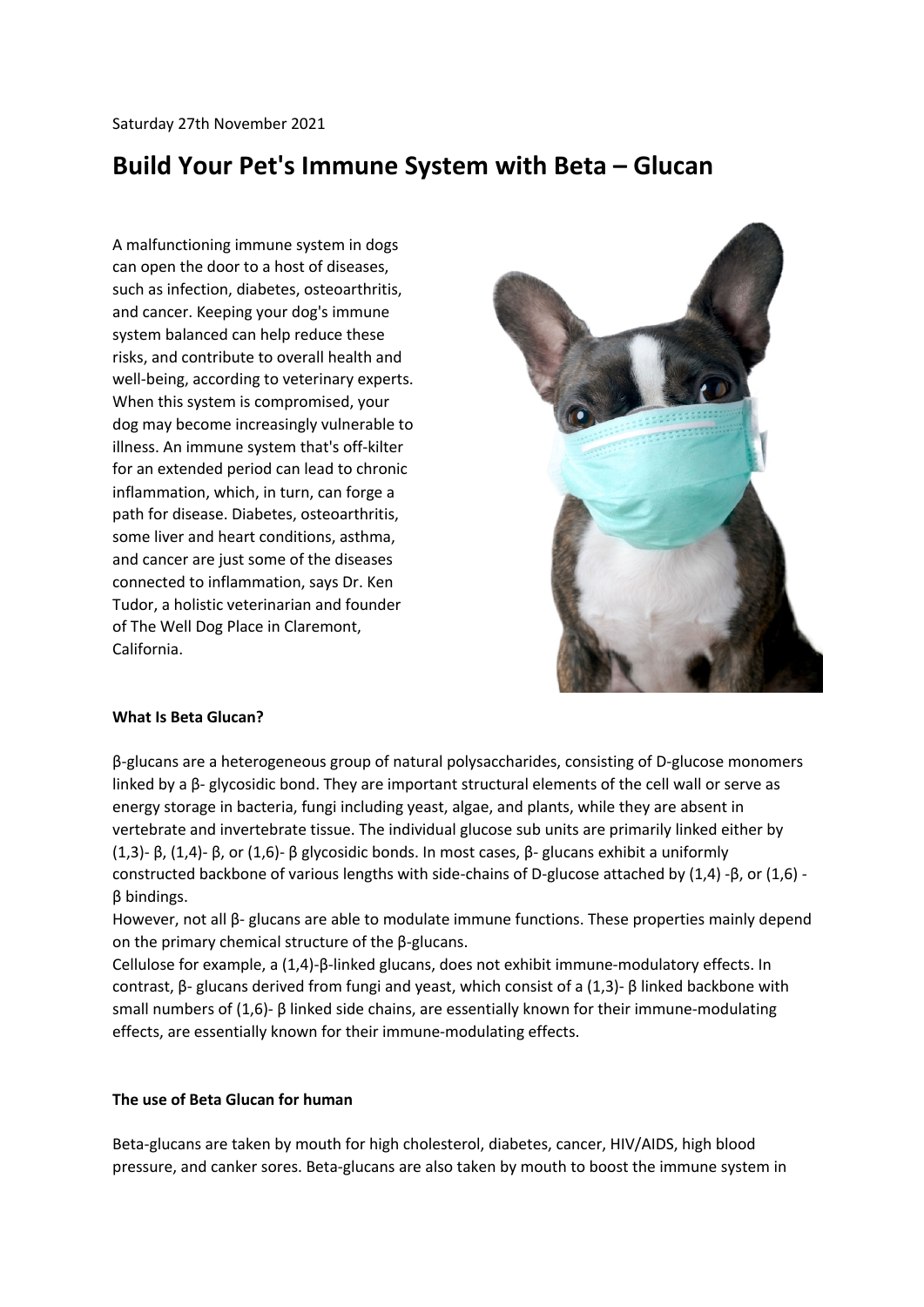people whose body defences have been weakened by conditions such as chronic fatigue syndrome; physical and emotional stress; or by treatments such as radiation or chemotherapy. Beta-glucans are also taken by mouth for colds, influenza (flu), swine flu, respiratory tract infections, allergies, hepatitis, Lyme disease, asthma, ear infections, aging, ulcerative colitis and Crohn's disease, irritable bowel syndrome, pain after surgery, fibromyalgia, rheumatoid arthritis, and multiple sclerosis.

# **How Does Beta Glucan Benefit Your Dog?**

We know that beta glucan works well on the canine immune system. In fact, it actually works well in most animals. According to Dr Vetvicka, beta glucan might even be one of the oldest immune modulators or stimulators we know of

Beta glucan binds to and helps specific immune cells to coordinate an attack on their targets. Scientists refer to beta glucan as "biological response modifiers." A modified response supports immunomodulation by preventing hyper-inflammation and an autoimmune response. That means, when dogs eat beta glucan, it activates specific immune cells called macrophages. Macrophages target, trap and eliminate foreign substances that don't belong in the body. So, when you give your dog beta glucan his immune cells will become more active, more powerful and effective in attacking and consuming what doesn't belong in his system. You're giving him the ability to fight back against harmful invaders.

# **The use of Immunomodulators and Their Side Effects**

Immunomodulators are a group of drugs that mainly target the pathways that treat multiple myeloma and a few other cancers. They have many ways to work, including working on the immune system directly by turning down some proteins and turning up others. The use of immunomodulators can be helpful in situations where immunity is impaired, because the modulation of the immune response could lead to an optimization of the body's response. Thalidomide (Thalomid), lenalidomide (Revlimid), and pomalidomide (Pomalyst) are known as immunomodulating drugs (or IMiDs).

These drugs can cause side effects such as drowsiness, fatigue, constipation, low blood cell counts, and neuropathy (painful nerve damage). There is also an increased risk of serious blood clots (that start in the leg and can travel to the lungs). These tend to be more likely with thalidomide than with the other drugs.

# **Immunomodulatory effects of beta-glucans for dogs**

Beta-1,3/1,6-glucans are glucose polymers linked by beta-1,3 linkages with beta-1,6 side chains, and are recognized by their immunomodulating effects, through interactions with immune cells. They act by their interaction with specific receptors, leading to a modulation in the production of pro- and anti-inflammatory cytokines, which play a role on the immune cells' functions. In dogs, it was already proven that these compounds can modulate cytokine production, increase the functional activity of leukocytes and stimulate the production of antibodies. Recently, its benefits have also been proven in clinical situations, as an adjuvant treatment for atopic dermatitis, inflammatory bowel disease and osteoarthritis.

# **Final Thoughts**